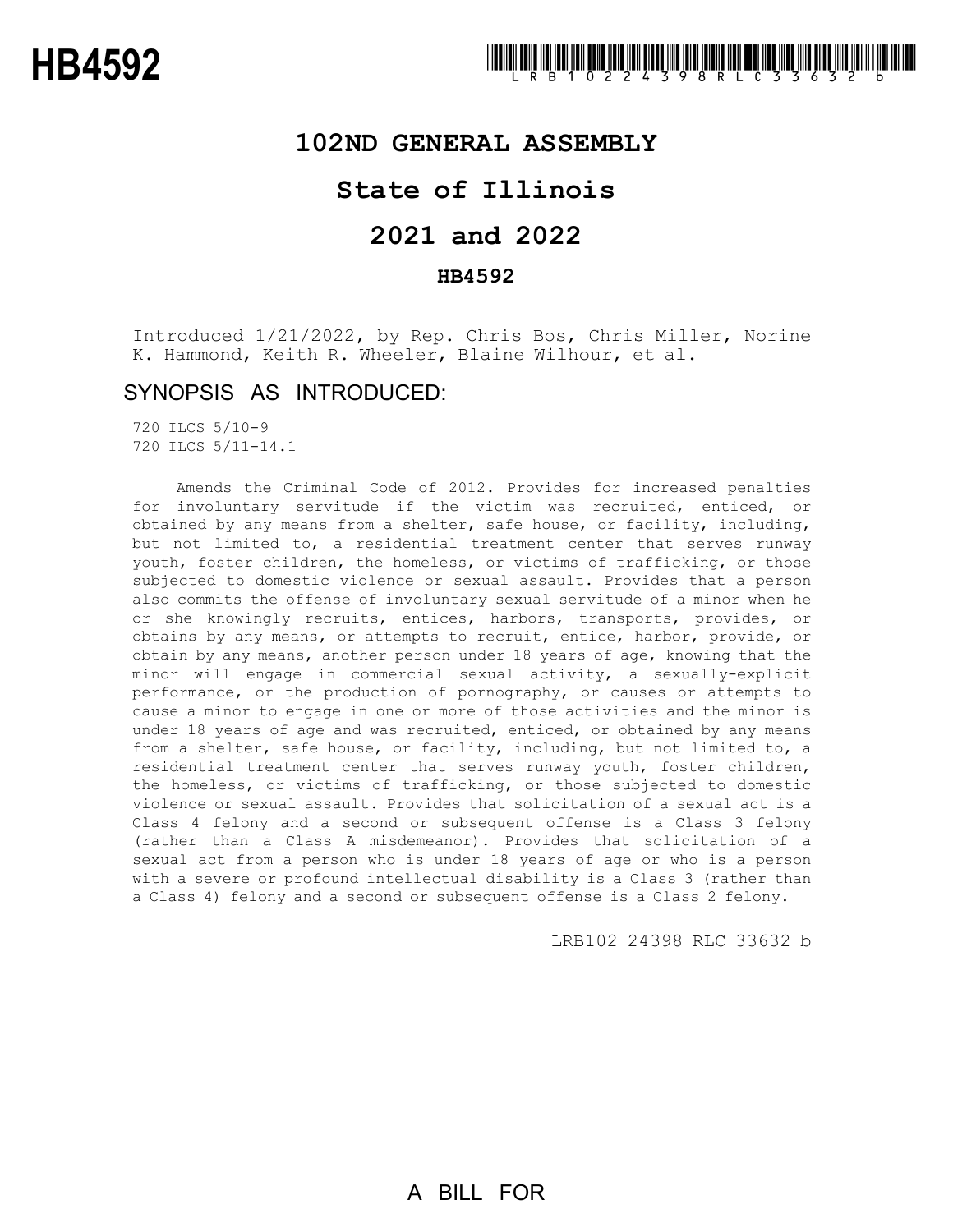1

AN ACT concerning criminal law.

#### **Be it enacted by the People of the State of Illinois, represented in the General Assembly:** 2 3

Section 5. The Criminal Code of 2012 is amended by changing Sections 10-9 and 11-14.1 as follows: 4 5

(720 ILCS 5/10-9) 6

Sec. 10-9. Trafficking in persons, involuntary servitude, and related offenses. 7 8

9

(a) Definitions. In this Section:

(1) "Intimidation" has the meaning prescribed in Section 12-6. 10 11

(2) "Commercial sexual activity" means any sex act on account of which anything of value is given, promised to, or received by any person. 12 13 14

(2.5) "Company" means any sole proprietorship, organization, association, corporation, partnership, joint venture, limited partnership, limited liability partnership, limited liability limited partnership, limited liability company, or other entity or business association, including all wholly owned subsidiaries, majority-owned subsidiaries, parent companies, or affiliates of those entities or business associations, that exist for the purpose of making profit. 15 16 17 18 19 20 21 22 23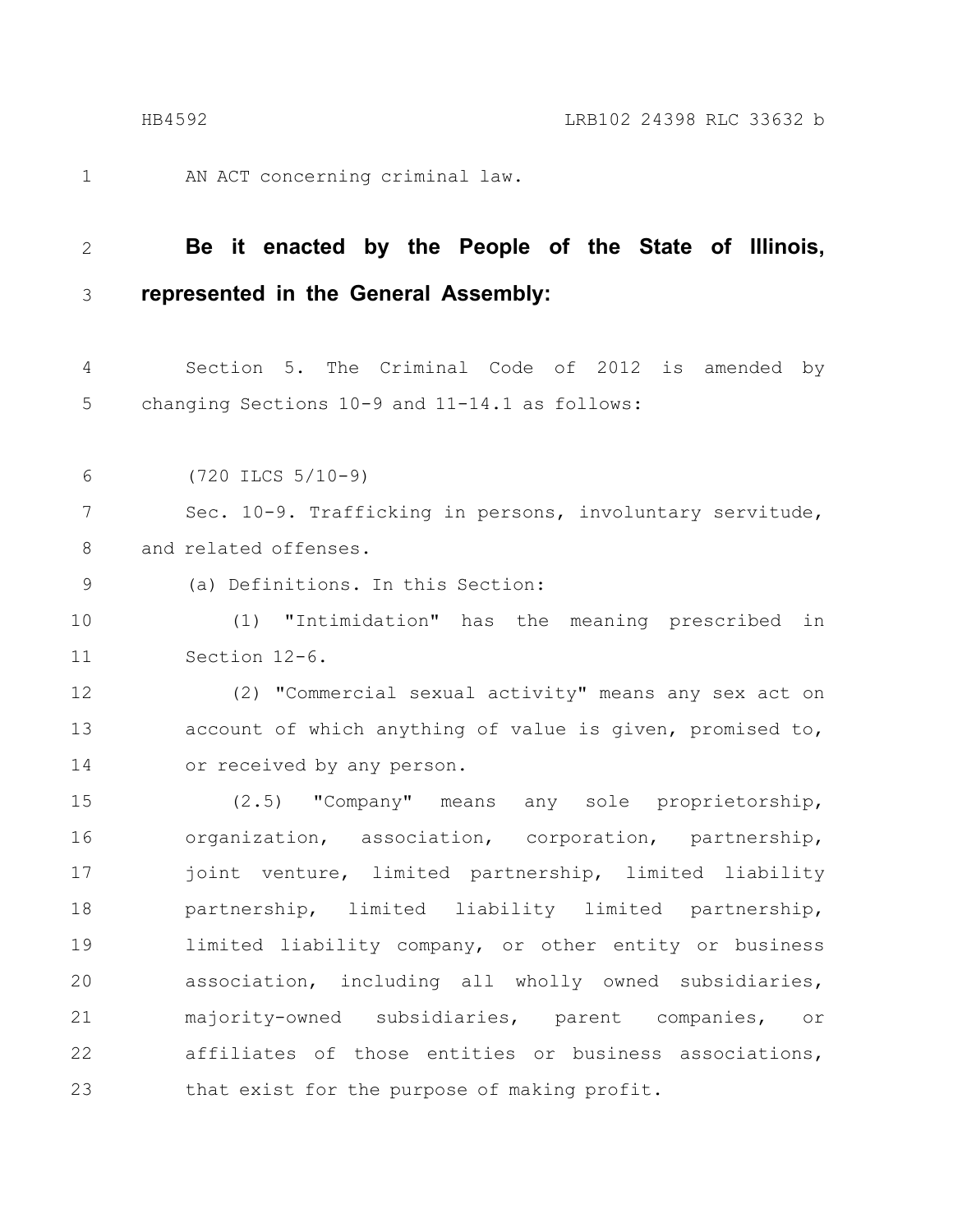(3) "Financial harm" includes intimidation that brings about financial loss, criminal usury, or employment contracts that violate the Frauds Act. 1 2 3

(4) (Blank).

(5) "Labor" means work of economic or financial value.

(6) "Maintain" means, in relation to labor or services, to secure continued performance thereof, regardless of any initial agreement on the part of the victim to perform that type of service. 6 7 8 9

(7) "Obtain" means, in relation to labor or services, to secure performance thereof. 10 11

(7.1) "Residential treatment center" has the meaning ascribed to it in subsection (12.3) of Section 1-3 of the Juvenile Court Act of 1987. 12 13 14

(7.5) "Serious harm" means any harm, whether physical or nonphysical, including psychological, financial, or reputational harm, that is sufficiently serious, under all the surrounding circumstances, to compel a reasonable person of the same background and in the same circumstances to perform or to continue performing labor or services in order to avoid incurring that harm. 15 16 17 18 19 20 21

(8) "Services" means activities resulting from a relationship between a person and the actor in which the person performs activities under the supervision of or for the benefit of the actor. Commercial sexual activity and sexually-explicit performances are forms of activities 22 23 24 25 26

4

5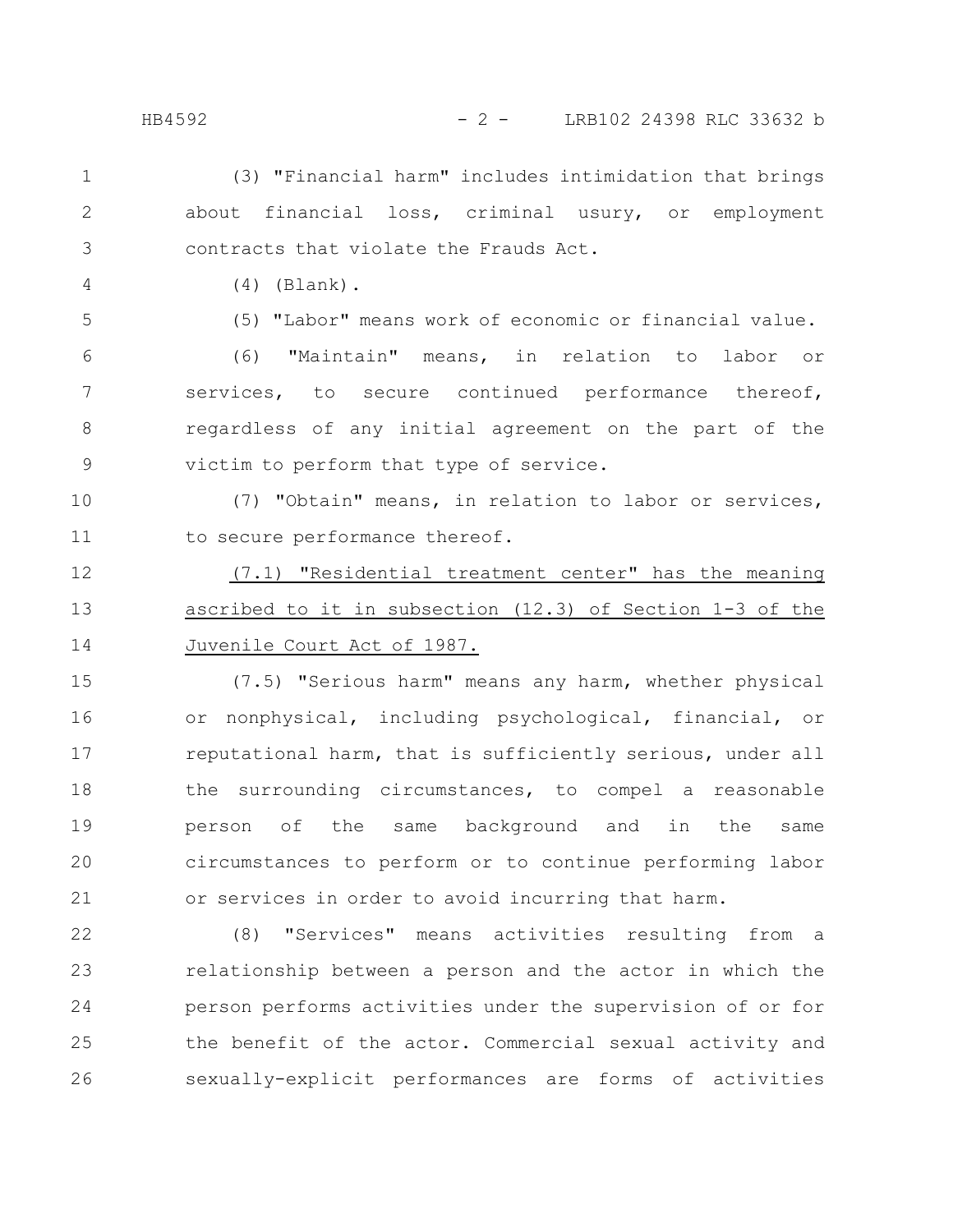that are "services" under this Section. Nothing in this definition may be construed to legitimize or legalize prostitution. 1 2 3

(9) "Sexually-explicit performance" means a live, recorded, broadcast (including over the Internet), or public act or show intended to arouse or satisfy the sexual desires or appeal to the prurient interests of patrons. 4 5 6 7 8

(10) "Trafficking victim" means a person subjected to the practices set forth in subsection  $(b)$ ,  $(c)$ , or  $(d)$ . 9 10

(b) Involuntary servitude. A person commits involuntary servitude when he or she knowingly subjects, attempts to subject, or engages in a conspiracy to subject another person to labor or services obtained or maintained through any of the following means, or any combination of these means: 11 12 13 14 15

(1) causes or threatens to cause physical harm to any person; 16 17

(2) physically restrains or threatens to physically restrain another person; 18 19

(3) abuses or threatens to abuse the law or legal process; 20 21

(4) knowingly destroys, conceals, removes, confiscates, or possesses any actual or purported passport or other immigration document, or any other actual or purported government identification document, of another person; 22 23 24 25 26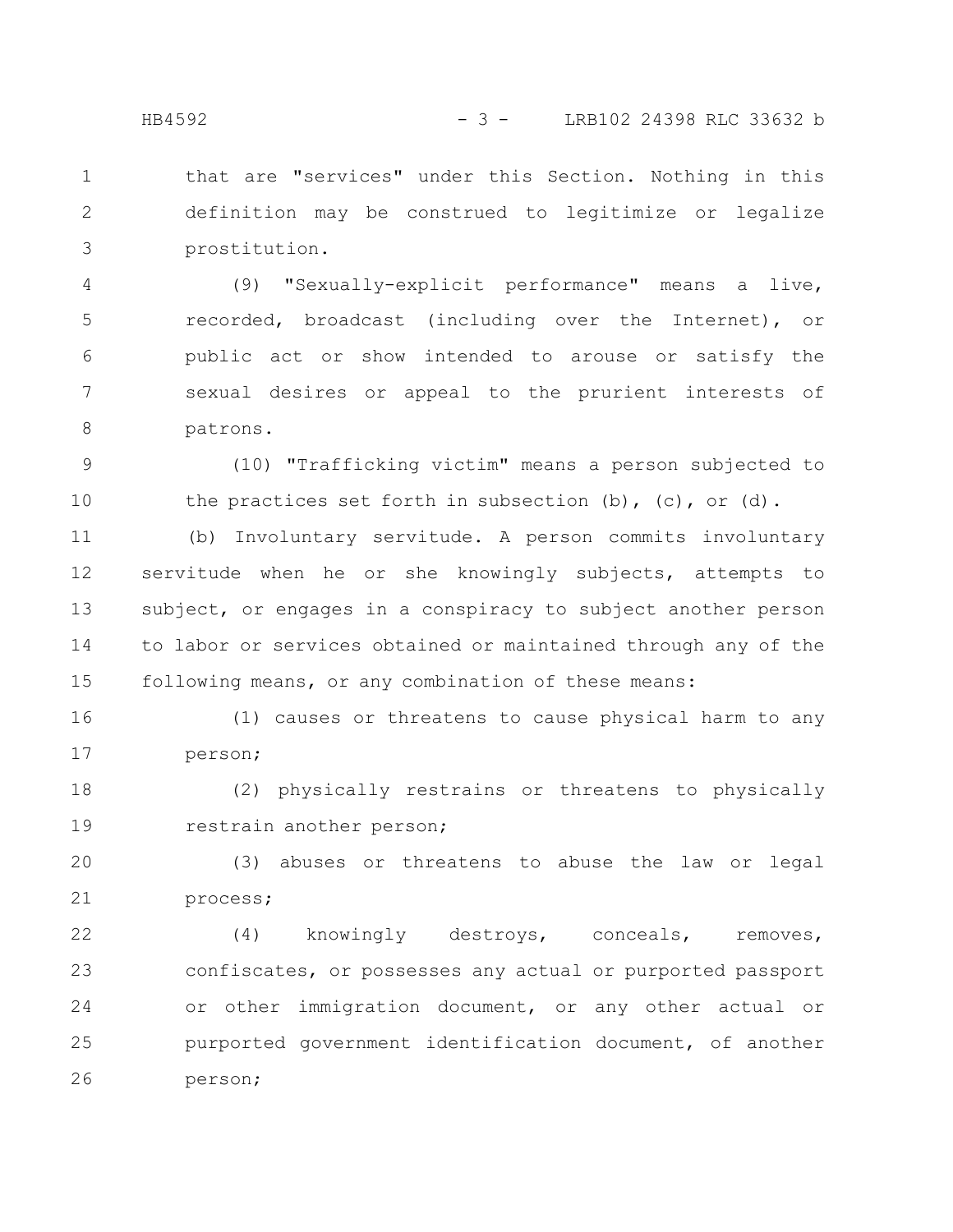(5) uses intimidation, or exerts financial control over any person; or 1 2

(6) uses any scheme, plan, or pattern intended to cause the person to believe that, if the person did not perform the labor or services, that person or another person would suffer serious harm or physical restraint. 3 4 5 6

Sentence. Except as otherwise provided in subsection (e) or (f), a violation of subsection (b)(1) is a Class X felony, (b)(2) is a Class 1 felony, (b)(3) is a Class 2 felony, (b)(4) is a Class 3 felony, (b)(5) and (b)(6) is a Class 4 felony. 7 8 9 10

A violation of subsection (b)(2) if the person was recruited, enticed, or obtained by any means from a shelter, safe house, or facility, including, but not limited to, a residential treatment center that serves runway youth, foster children, the homeless, or victims of trafficking, or those subjected to domestic violence or sexual assault is a Class X felony. 11 12 13 14 15 16 17

A violation of subsection (b)(3) if the person was recruited, enticed, or obtained by any means from a shelter, safe house, or facility, including, but not limited to, a residential treatment center that serves runway youth, foster children, the homeless, or victims of trafficking, or those subjected to domestic violence or sexual assault is a Class 1 felony. A violation of subsection (b)(4) if the person was 18 19 20 21 22 23 24 25

recruited, enticed, or obtained by any means from a shelter, 26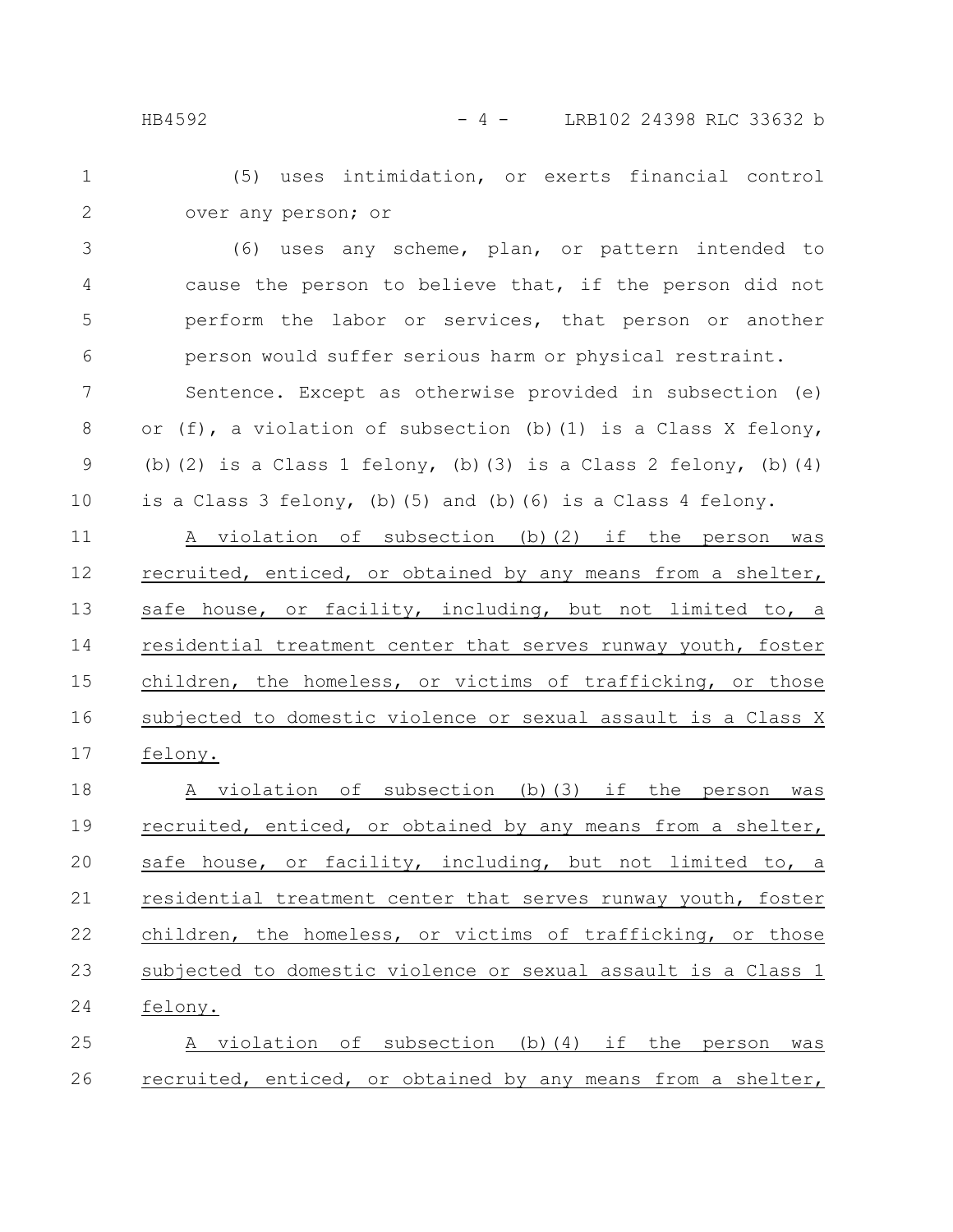safe house, or facility, including, but not limited to, a residential treatment center that serves runway youth, foster children, the homeless, or victims of trafficking, or those subjected to domestic violence or sexual assault is a Class 2 felony. 1 2 3 4 5

A violation of subsection (b)(5) or (b)(6) if the person was recruited, enticed, or obtained by any means from a shelter, safe house, or facility, including, but not limited to, a residential treatment center that serves runway youth, foster children, the homeless, or victims of trafficking, or those subjected to domestic violence or sexual assault is a Class 3 felony. 6 7 8 9 10 11 12

(c) Involuntary sexual servitude of a minor. A person commits involuntary sexual servitude of a minor when he or she knowingly recruits, entices, harbors, transports, provides, or obtains by any means, or attempts to recruit, entice, harbor, provide, or obtain by any means, another person under 18 years of age, knowing that the minor will engage in commercial sexual activity, a sexually-explicit performance, or the production of pornography, or causes or attempts to cause a minor to engage in one or more of those activities and: 13 14 15 16 17 18 19 20 21

22

23

(1) there is no overt force or threat and the minor is between the ages of 17 and 18 years;

(2) there is no overt force or threat and the minor is under the age of 17 years;  $er$ 24 25

26

(3) there is overt force or threat; or-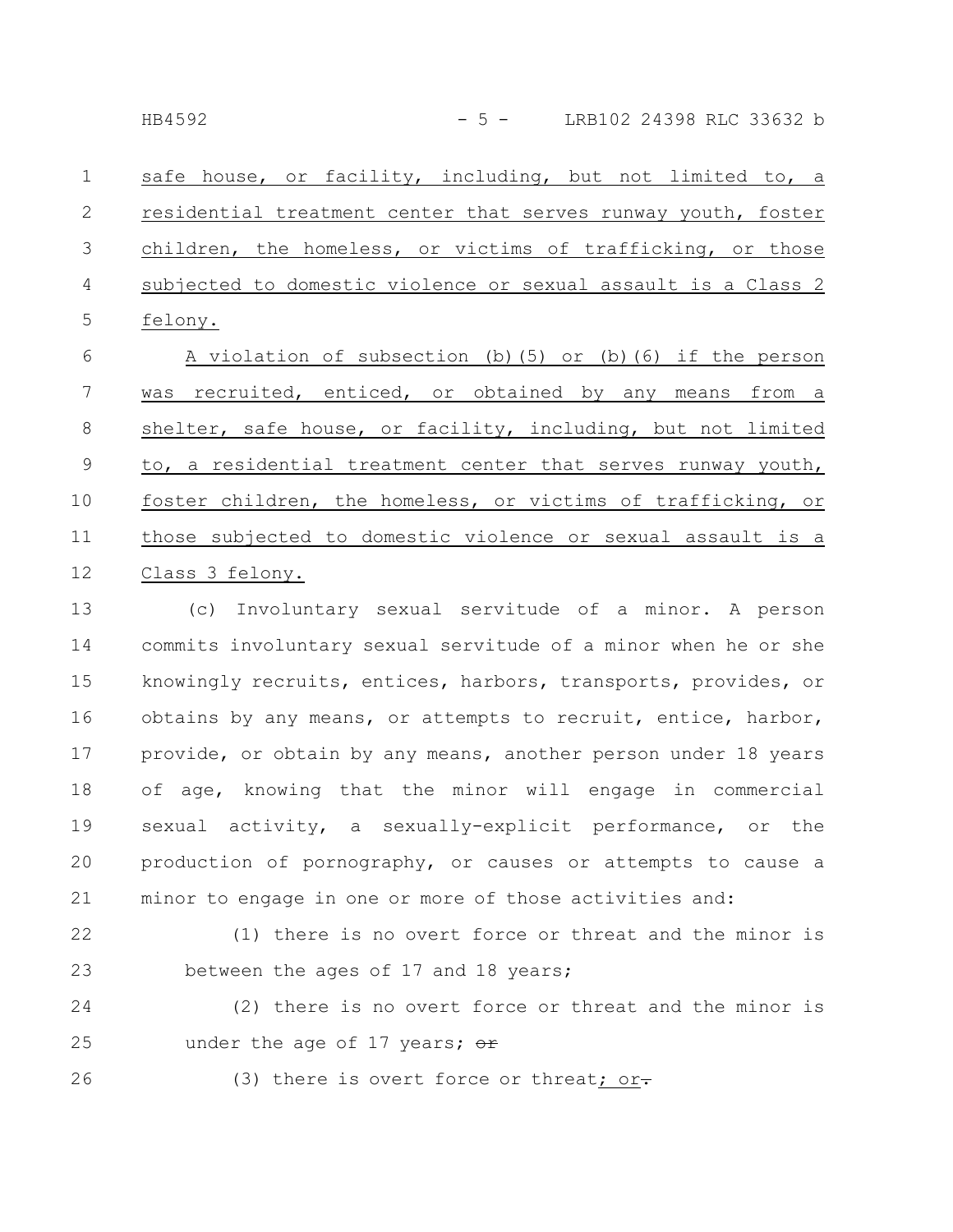HB4592 - 6 - LRB102 24398 RLC 33632 b

| $\mathbf{1}$   | (4) the minor is under 18 years of age and was             |
|----------------|------------------------------------------------------------|
| 2              | recruited, enticed, or obtained by any means from a        |
| 3              | shelter, safe house, or facility, including, but not       |
| $\overline{4}$ | limited to, a residential treatment center that serves     |
| -5             | runway youth, foster children, the homeless, or victims of |
| - 6            | trafficking, or those subjected to domestic violence or    |
|                | sexual assault.                                            |

Sentence. Except as otherwise provided in subsection (e) or (f), a violation of subsection (c)(1) is a Class 1 felony, (c)(2) is a Class X felony,  $\frac{d}{dx}$  (c)(3) is a Class X felony, and (c)(4) is a Class X felony. 8 9 10 11

(d) Trafficking in persons. A person commits trafficking in persons when he or she knowingly: (1) recruits, entices, harbors, transports, provides, or obtains by any means, or attempts to recruit, entice, harbor, transport, provide, or obtain by any means, another person, intending or knowing that the person will be subjected to involuntary servitude; or (2) benefits, financially or by receiving anything of value, from participation in a venture that has engaged in an act of involuntary servitude or involuntary sexual servitude of a minor. A company commits trafficking in persons when the company knowingly benefits, financially or by receiving anything of value, from participation in a venture that has engaged in an act of involuntary servitude or involuntary sexual servitude of a minor. 12 13 14 15 16 17 18 19 20 21 22 23 24 25

26

Sentence. Except as otherwise provided in subsection (e)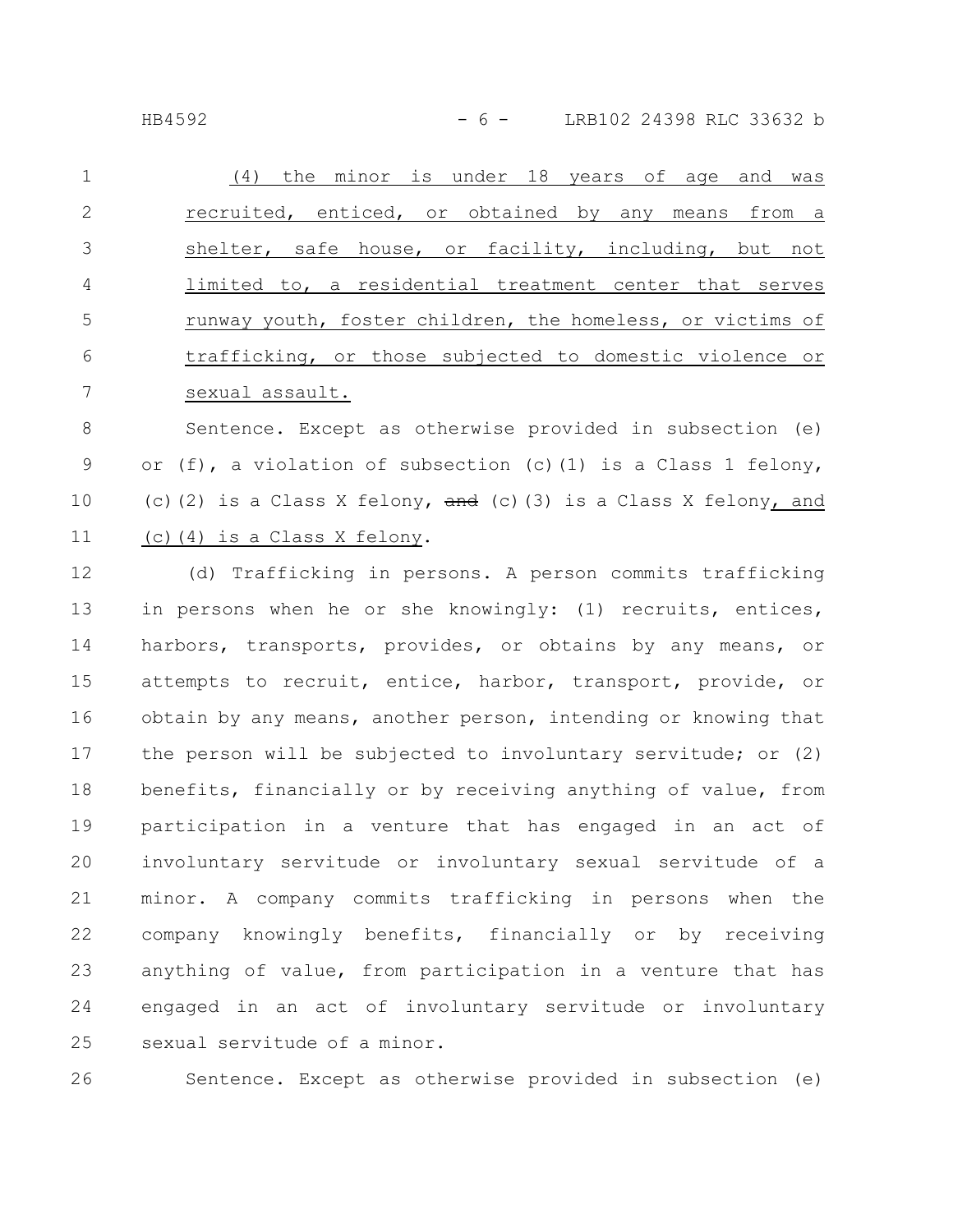or (f), a violation of this subsection by a person is a Class 1 felony. A violation of this subsection by a company is a business offense for which a fine of up to \$100,000 may be imposed. 1 2 3 4

(e) Aggravating factors. A violation of this Section involving kidnapping or an attempt to kidnap, aggravated criminal sexual assault or an attempt to commit aggravated criminal sexual assault, or an attempt to commit first degree murder is a Class X felony. 5 6 7 8 9

10

(f) Sentencing considerations.

(1) Bodily injury. If, pursuant to a violation of this Section, a victim suffered bodily injury, the defendant may be sentenced to an extended-term sentence under Section 5-8-2 of the Unified Code of Corrections. The sentencing court must take into account the time in which the victim was held in servitude, with increased penalties for cases in which the victim was held for between 180 days and one year, and increased penalties for cases in which the victim was held for more than one year. 11 12 13 14 15 16 17 18 19

(2) Number of victims. In determining sentences within statutory maximums, the sentencing court should take into account the number of victims, and may provide for substantially increased sentences in cases involving more than 10 victims. 20 21 22 23 24

(g) Restitution. Restitution is mandatory under this Section. In addition to any other amount of loss identified, 25 26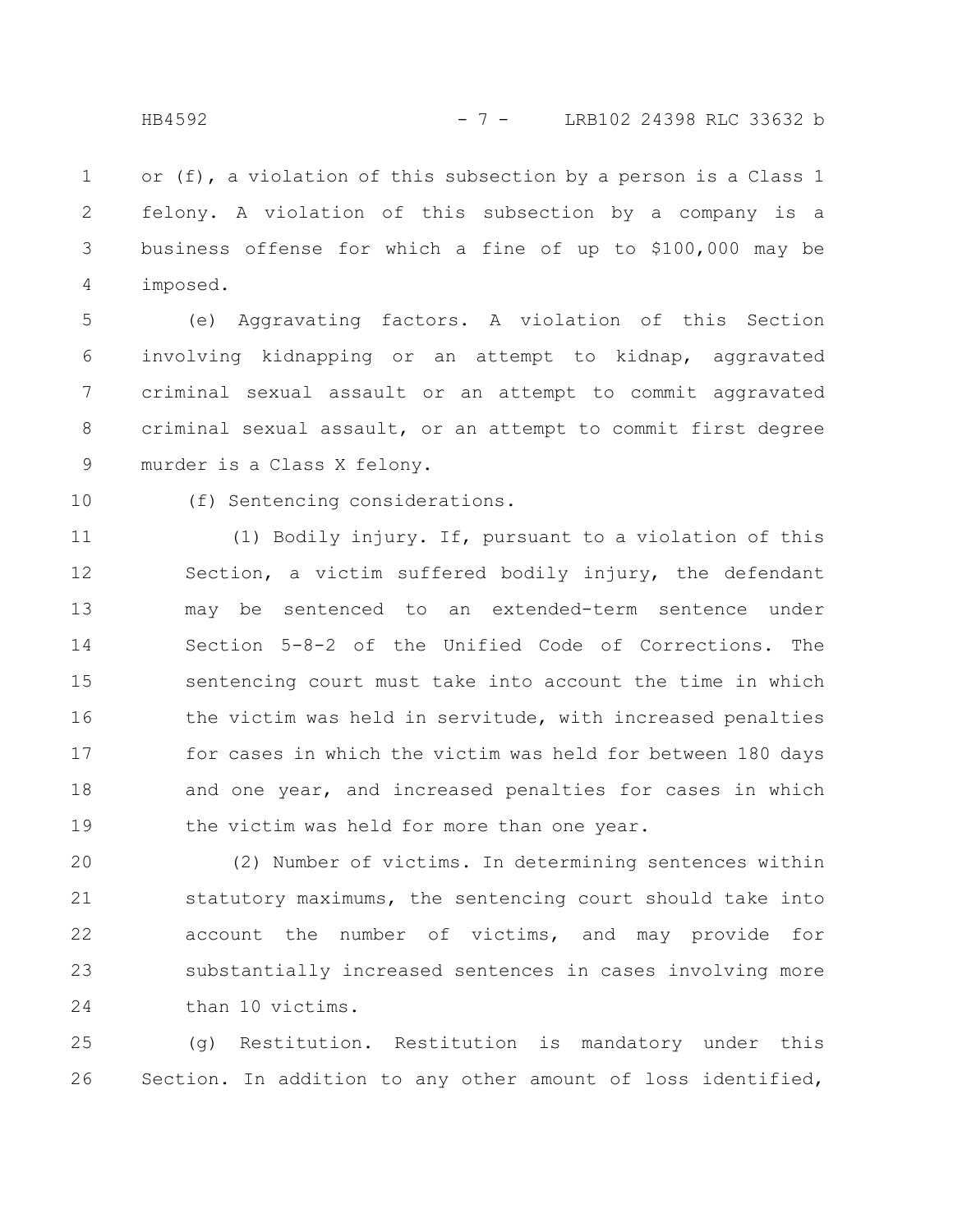the court shall order restitution including the greater of (1) the gross income or value to the defendant of the victim's labor or services or (2) the value of the victim's labor as guaranteed under the Minimum Wage Law and overtime provisions of the Fair Labor Standards Act (FLSA) or the Minimum Wage Law, whichever is greater. 1 2 3 4 5 6

(g-5) Fine distribution. If the court imposes a fine under subsection (b), (c), or (d) of this Section, it shall be collected and distributed to the Specialized Services for Survivors of Human Trafficking Fund in accordance with Section 5-9-1.21 of the Unified Code of Corrections. 7 8 9 10 11

(h) Trafficking victim services. Subject to the availability of funds, the Department of Human Services may provide or fund emergency services and assistance to individuals who are victims of one or more offenses defined in this Section. 12 13 14 15 16

(i) Certification. The Attorney General, a State's Attorney, or any law enforcement official shall certify in writing to the United States Department of Justice or other federal agency, such as the United States Department of Homeland Security, that an investigation or prosecution under this Section has begun and the individual who is a likely victim of a crime described in this Section is willing to cooperate or is cooperating with the investigation to enable the individual, if eligible under federal law, to qualify for an appropriate special immigrant visa and to access available 17 18 19 20 21 22 23 24 25 26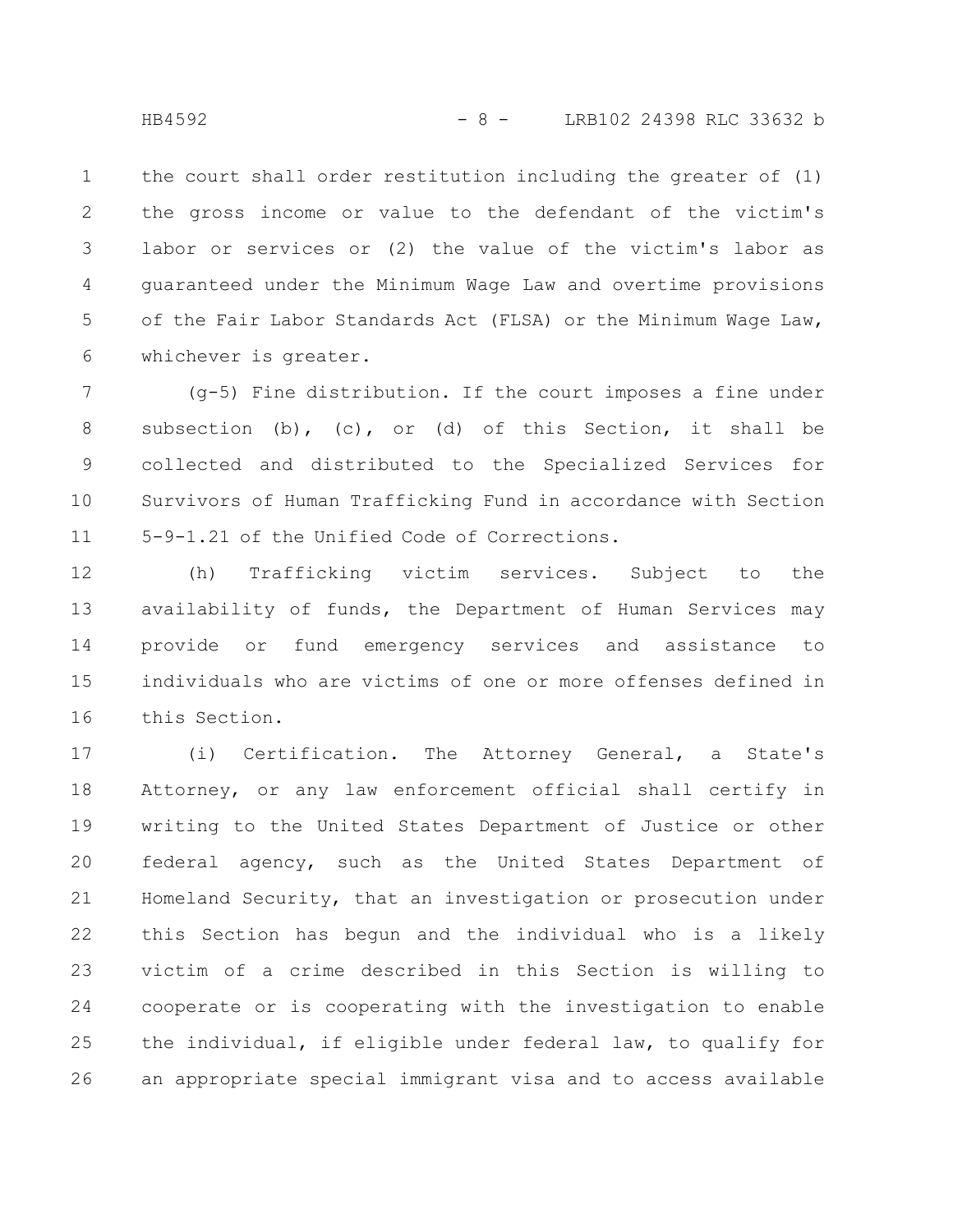federal benefits. Cooperation with law enforcement shall not be required of victims of a crime described in this Section who are under 18 years of age. This certification shall be made available to the victim and his or her designated legal representative. 1 2 3 4 5

(j) A person who commits involuntary servitude, involuntary sexual servitude of a minor, or trafficking in persons under subsection (b), (c), or (d) of this Section is subject to the property forfeiture provisions set forth in Article 124B of the Code of Criminal Procedure of 1963. 6 7 8 9 10

(Source: P.A. 101-18, eff. 1-1-20.) 11

(720 ILCS 5/11-14.1) 12

Sec. 11-14.1. Solicitation of a sexual act. 13

(a) Any person who offers a person not his or her spouse any money, property, token, object, or article or anything of value for that person or any other person not his or her spouse to perform any act of sexual penetration as defined in Section 11-0.1 of this Code, or any touching or fondling of the sex organs of one person by another person for the purpose of sexual arousal or gratification, commits solicitation of a sexual act. 14 15 16 17 18 19 20 21

(b) Sentence. Solicitation of a sexual act is a Class 4 felony and a second or subsequent offense is a Class 3 felony A misdemeanor. Solicitation of a sexual act from a person who is under the age of 18 or who is a person with a severe or 22 23 24 25